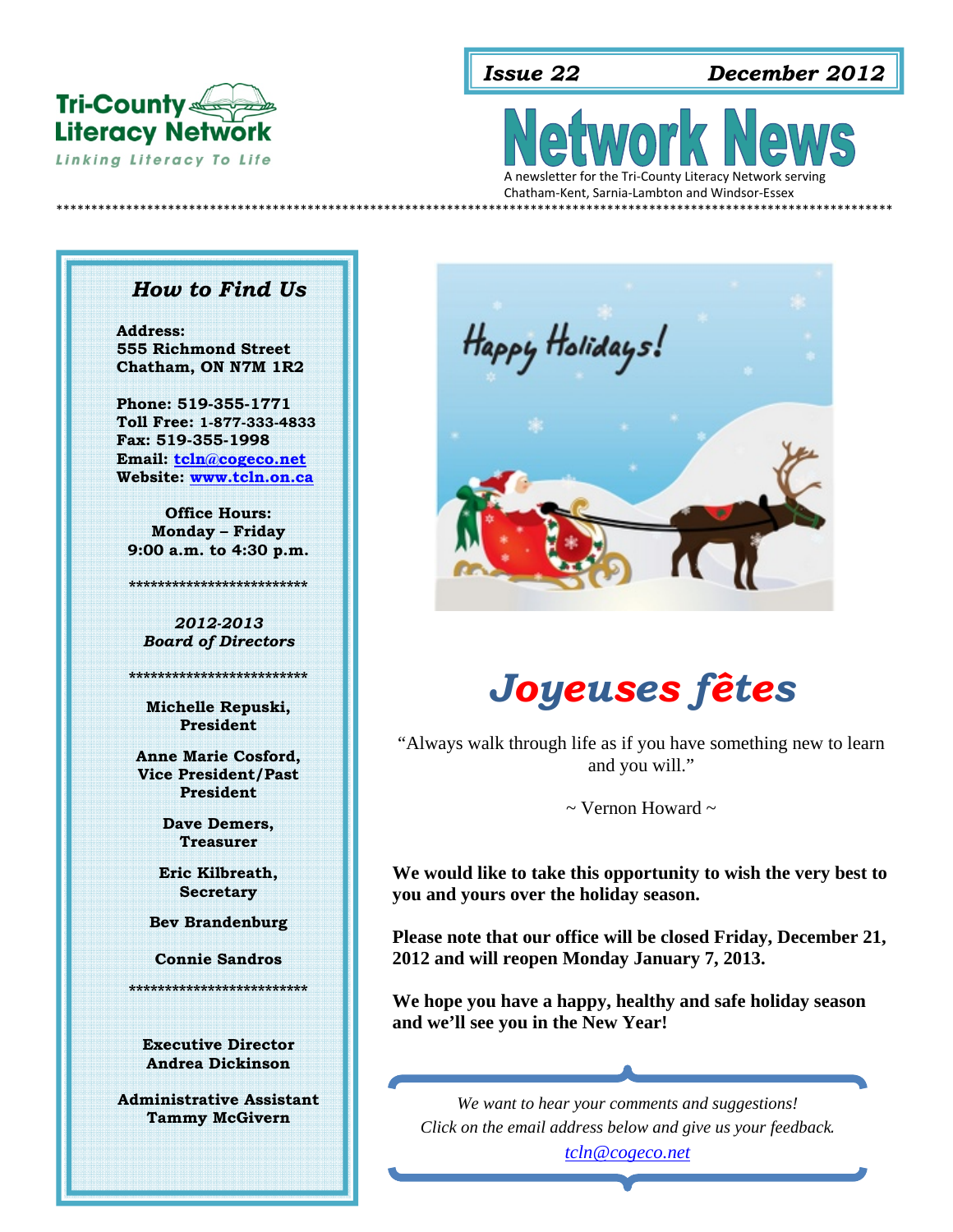# Message from the Executive Director

## *Season's Greetings!*

In 2012, we were very busy supporting the Literacy and Basic Skills (LBS) programs in the tri-county region with the new Ontario Adult Literacy Curriculum Framework (OALCF) and with service coordination within the Employment Ontario network.

Based on input from the programs, we organized the Spring and Fall workshops this year to assist with this.

The **Spring Professional Development workshop 2012** on "A Day in the Life of OALCF" with Robyn Cook-Ritchie was held on June 19, 2012 in Chatham for LBS programs in the tri-county region. There were 62 registered and 55 attended with all LBS programs represented. The evaluations were excellent showing marked improvement in understanding of OALCF and high satisfaction (evaluations indicated 18 very satisfied, 22 satisfied and 1 somewhat satisfied and no one unsatisfied).

**Getting Connected V**, with speakers Dr. Rick Miner of Miner and Miner Ltd. and John MacLaughlin of Essential Skills Ontario, was held at the Chatham-Kent John D. Bradley Convention Centre on October 26, 2012. It was sponsored by the Ontario Trillium Foundation, an agency of the Government of Ontario, Essential Skills Ontario, the Sarnia-Lambton Workforce Development Board, Workforce WindsorEssex and Employment Ontario. There were about 120 registered and about 100 in attendance from tri-county Employment Ontario (EO) programs. Evaluations were very positive, especially in regards to the speakers. TVCOGECO taped the presenters. The afternoon session focused on discussion tables on EOIS-CaMS (the new information management system), outreach and retention. There was excellent local media coverage of the morning session which focused on Jobs of the Future. These presentations were part of the **Celebration of Learning speaker series.** 

The **Spring Professional Development workshop 2013** is currently being planned for Friday June 7, 2013 in Chatham for all LBS programs in the tri-county region.

There were a number of activities that we were involved in as part of improving **service coordination** in the tri-county region this year. We were invited to present on OALCF and Getting Connected V on May 24, 2012 at the Chatham-Kent and Sarnia-Lambton EO network meeting. As a result of this meeting, the Ministry of Training Colleges and Universities (MTCU) requested our assistance with follow up meetings in Sarnia-Lambton and in Chatham-Kent with the EO programs from those communities (in Sarnia-Lambton on September 5, 2012 and in Chatham-Kent on September 10, 2012). We also implemented LBS training for all staff (approx. 120 staff) of Windsor-Essex Employment and Social Services on October 17 and 18, 2012 in Windsor with two sessions per day and October 19, 2012 in Leamington with one session. All the LBS programs and TCLN presented at these sessions. Evaluations were very positive. Further, at MTCU's request the Learning Networks in the Western Region presented on service coordination at the Employment Ontario Pre-Business Planning meetings. We presented on October 31, 2012 in Wallaceburg for Chatham-Kent and Sarnia-Lambton and on November 6, 2012 in Windsor for Windsor-Essex.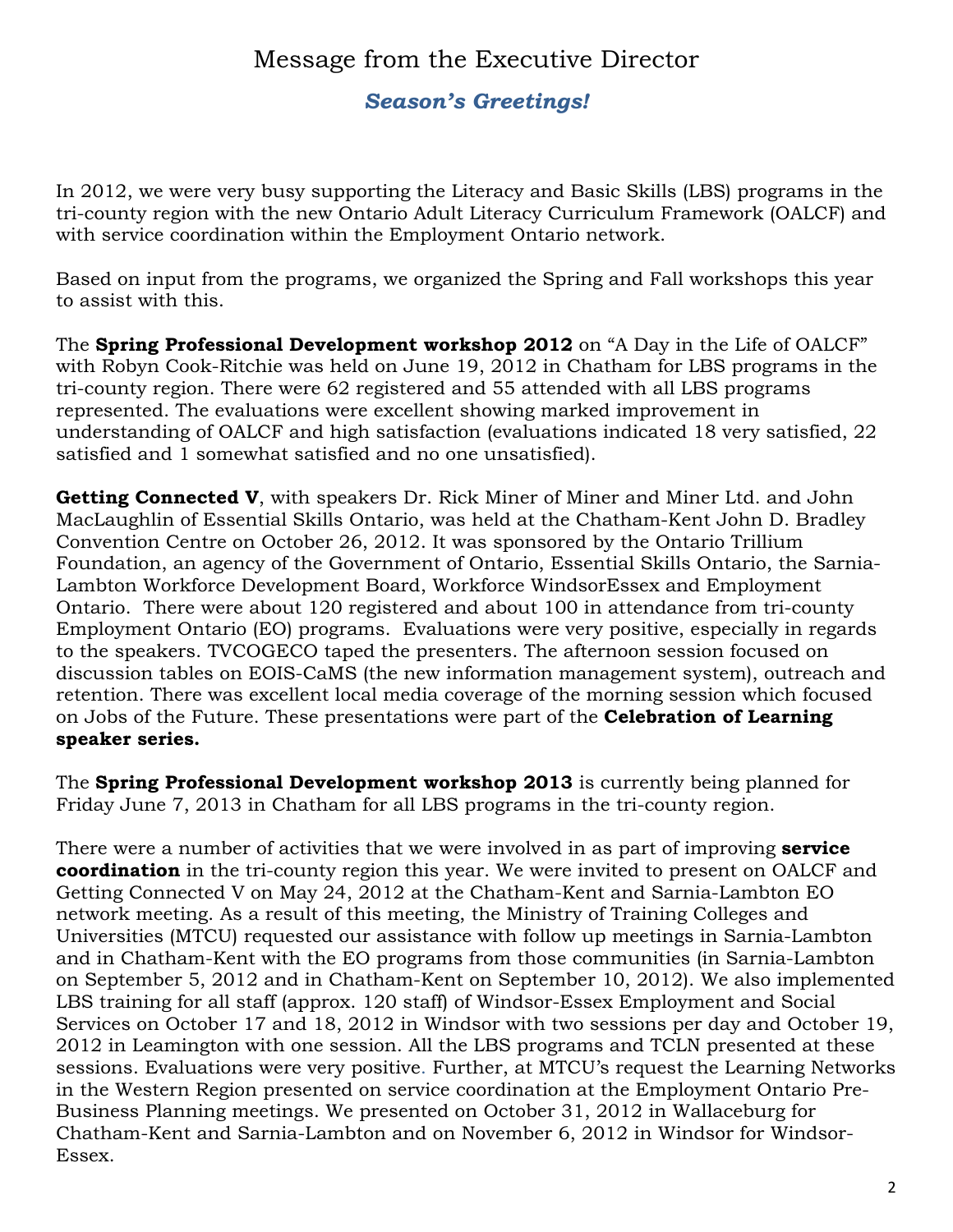As part of the **Celebration of Learning speaker series** funded by the Ontario Trillium Foundation, an agency of the Government of Ontario, and in partnership with ABC Life Literacy Canada, we were able to bring two inspirational speakers to Chatham this fall. Paul Rosen presented on Tuesday September 25, 2012 in the morning at Chatham Kent Secondary School for about 500 grade 9 and 10 students, Ursuline College Chatham in the afternoon for about 500 students and the WISH Centre in the evening for about 25 people from the general public. TVCOGECO taped the public presentation. Lesra Martin presented in the morning at John McGregor Secondary School for the entire school of about 800 students and staff as well as for the general public at the WISH Centre in the evening on November 20, 2012 with about 100 in attendance. There was extensive work on promotion and coverage for the Paul Rosen and Lesra Martin events including on Blackburn Radio, 99.1, Chatham-Kent Daily Post, CKTimes, Chatham Daily News and Chatham This Week. Feedback on these events has been extremely positive.

We recently updated the current 2012-2013 **Literacy Service Plans** for Chatham-Kent, Sarnia-Lambton and Windsor-Essex. After discussions with the LBS programs, we also prepared 2013-2014 Literacy Service Plans for Chatham-Kent, Sarnia-Lambton and Windsor-Essex, representing 15 sites.

At our **Literacy and Basic Skills Local Planning and Coordination (LPC) meetings** we discussed our Work Plan, professional development, program updates, MTCU updates, OACLF information and Literacy Service Planning. We also invited Employment Services, Ontario Works, Apprenticeship and the Sarnia Lambton Workforce Development Board to speak with the Chatham-Kent and Sarnia-Lambton LPC group and Employment and Social Services, Employment Services, Workforce WindsorEssex and Pathway To Potential to speak with the Windsor-Essex LPC group.

The Network continues to meet with the **Learning Networks of Ontario** provincially and the Learning Networks of Ontario – Western Region for the purpose of information sharing and professional development. We also continue to work with the **Essential Skills Ontario**.

The newsletter provides an update of some of our public awareness activities in the region plus an update on new resources available for borrowing from our library.

We hope you will celebrate **Family Literacy Day** on January 27, 2013! Please see details inside for more information.

Best wishes for the holiday season and 2013!

# *Andrea Dickinson*

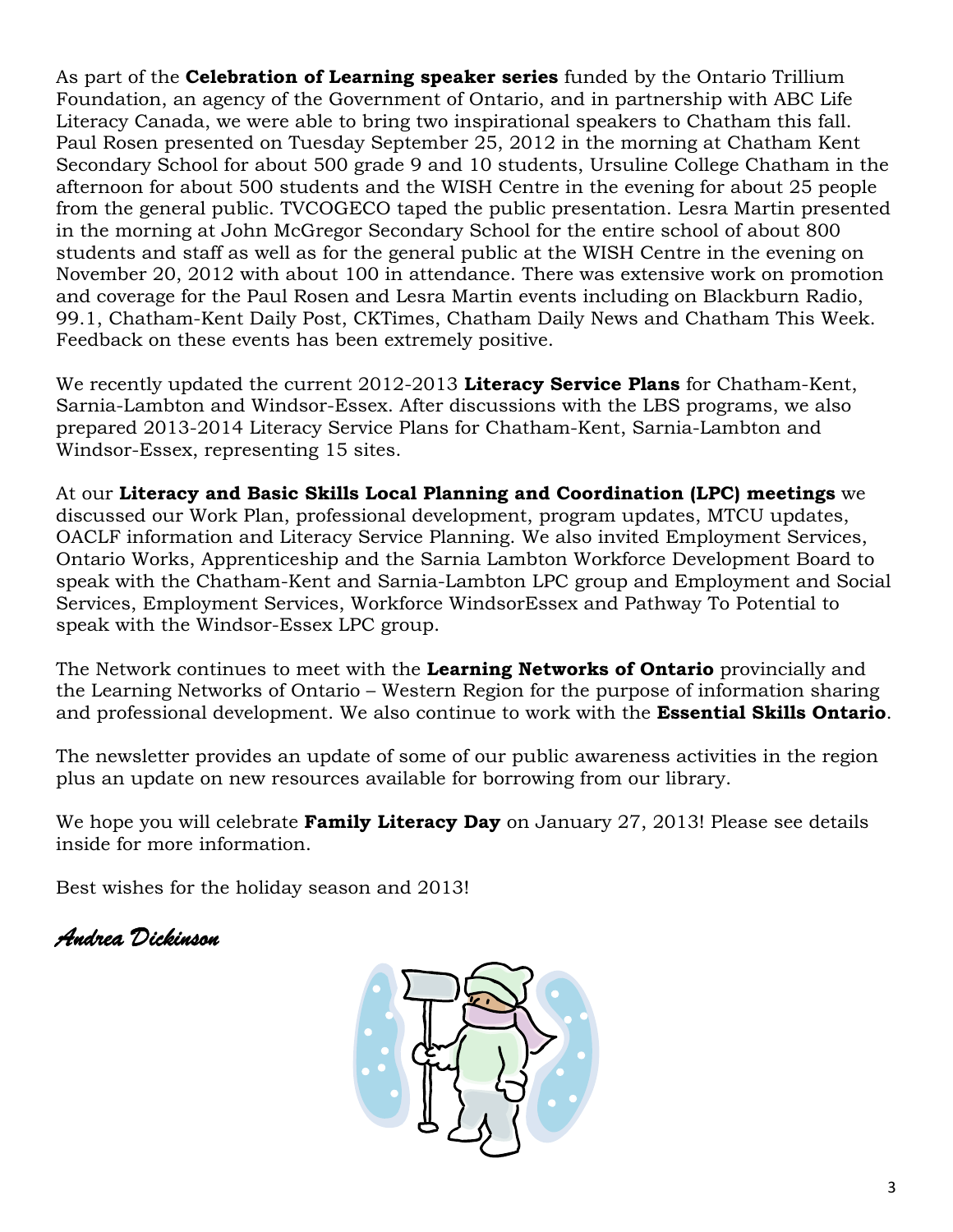

Andrea Dickinson, Executive Director, Tri-County Literacy Network (left) presents the Literacy Promotion Award 2012 for Windsor-Essex to Michelle Johns, Unemployed Help Centre of Windsor



# **Tri-County Literacy Network Literacy Promotion Award Recipient for Windsor-Essex for 2011/2012**

This year, in Windsor-Essex, we would like to recognize the contributions of **Michelle Johns**.

Michelle Johns has worked in Employment Services at the Unemployed Help Centre for four years. She is and always has been a determined advocate of adult education and upgrading. Over the past year Michelle has made 150 referrals to ACE, LBS, ESL and Second Career programs throughout the city.

Michelle does not allow her encouragement to end at the referral instead she continues to support her clients as they proceed through their upgrading programs. In the past she has taken it upon herself to call several clients to persuade them to attend class regularly and to remind them of the goals that sent them to Literacy upgrading in the first place.

Michelle taught for several years abroad and worked in New Comer Services before settling into her career with employment services. As a qualified teacher she has stepped into the LBS classrooms when asked to act as a supply teacher. The Learners always comment on how much they enjoy the time they spend in her classes.

"When I see that a client has been unable to advance due to limitations in their education, I recommend upgrading because I believe it is the best route to a better future." The sincerity of this belief is evident in everything that Michelle does. She is truly a champion of adult education.

Over the years there have been too many clients to count who have succeeded in their education goals and employment goals thanks to Michelle's encouragement. Even more numerous are the clients who have completed some education and improved their self-esteem by succeeding in learning because Michelle opened their eyes to this possibility. Michelle says she has learned a lot over the years from her clients and students. It has helped her grow and better understand the human experience.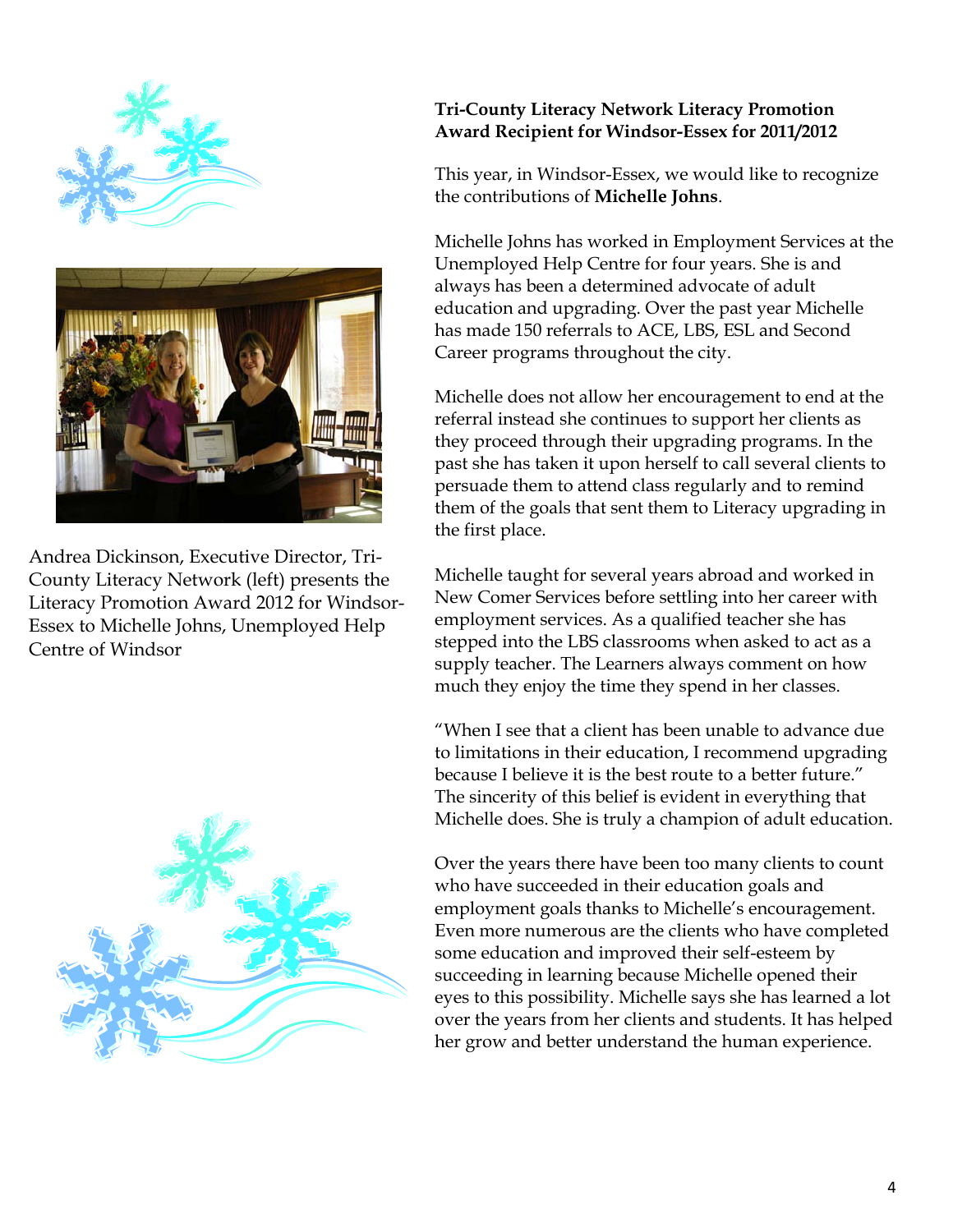# **Celebration of Learning – Speaker Series**



#### **Please see recognition to our funders and partners on pages 2, 3 and 11.**

Presented on Tuesday, September 25, 2012 Chatham-Kent Secondary School, Ursuline College Chatham & W.I.S.H. Centre

# **Paul Rosen**

Inspirational speaker & Life Literacy Ambassador (ABC Life Literacy Canada)



Paul Rosen is a Paralympic gold medalist and former goalie of Team Canada's sledge hockey team. He won gold in Turin in 2006. Paul's struggles with literacy affected all aspects of his life. At age 50, he decided to seek help after realizing he no longer wanted to live a lie. Paul decided to join ABC Life Literacy Canada as a Life Literacy Ambassador because he wanted to share with others that there is hope. He is an inspiration to all those wanting to increase their literacy skills to live a fully engaged life.

Thanks to Paul Rosen for sharing his inspiring story in our community. The feedback was very positive.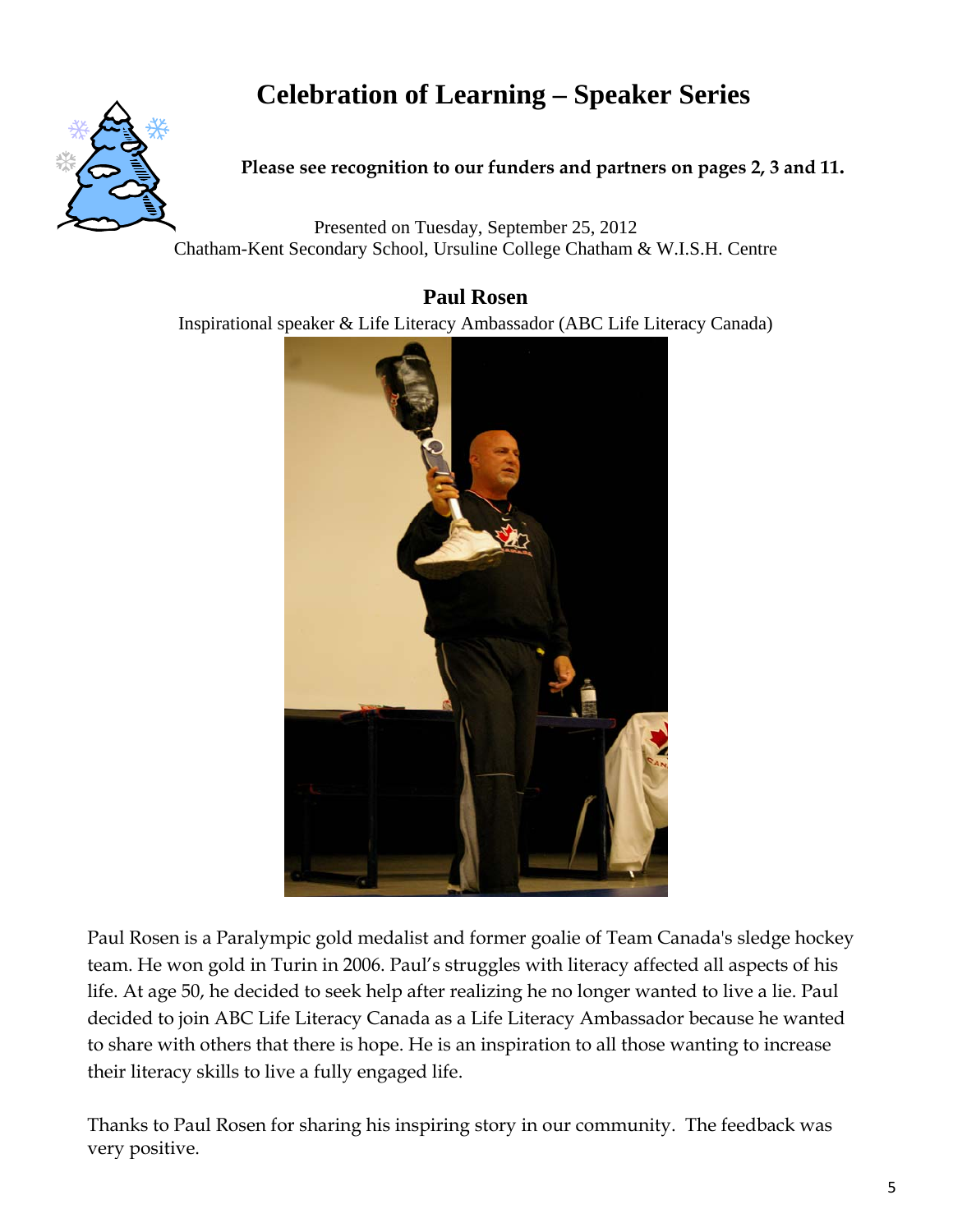# **Getting Connected Phase V**

October 26, 2012 – Chatham-Kent John D. Bradley Convention Centre

# **John MacLaughlin**

Manager of Research & Business Development with Essential Skills Ontario



John MacLaughlin, the Manager of Research & Business Development with Essential Skills Ontario (formerly Ontario Literacy Coalition), spoke at this conference**.** John coauthored the groundbreaking discussion paper *Menial No More: Advancing Our Workforce through Digital Skills* (2011) which has sparked a dialogue across Canada about the nature of entry-level employment. John has discussed this issue as a speaker at numerous conferences and forums in Canada and abroad. He is currently on the Ontario Chamber of Commerce's (OCC) *Productivity, Innovation and Human Capital Committee.* 

John discussed the role Literacy and Essential Skills can play in supporting local workforce development and what is being accomplished in Ontario and abroad. His discussion followed up on the findings from the discussion paper Menial No More as he examined innovative workforce solutions for job seekers without high-school attainment.

Thanks to John MacLaughlin for a great job presenting on why it's important to provide upgrading for the 20% of adults in Ontario who did not complete high school.

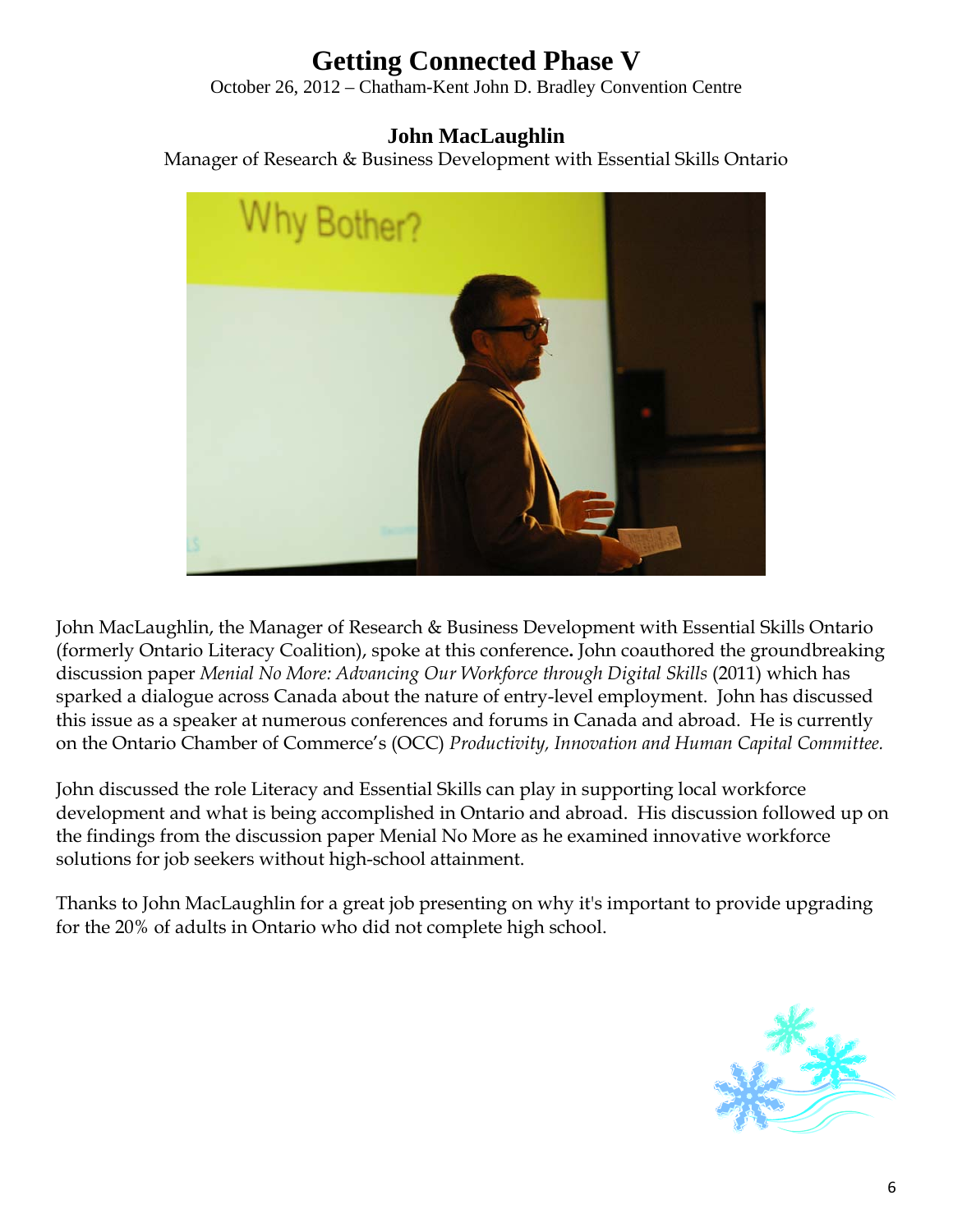

**Dr. Rick Miner "Jobs of the Future: Options and Opportunities"** 



Dr. Rick Miner is President of Miner and Miner Ltd., a management consulting firm that specializes in issues related to labour force demand, jobs of the future, Human Resource Management and postsecondary education. Prior to this position, he served as Seneca College's President from August 2001 to July 2009, at which time he retired and was appointed as Seneca's President Emeritus.

Dr. Miner's presentation on "Jobs of the Future: Options and Opportunities" considered the dual trends of an aging population and the need for a more educated workforce. The consequence of these events occurring simultaneously is frightening. Unless they are proactively addressed, increased labour shortages and higher levels of unemployment will result. The presentation looked at the jobs of the future (existing, evolving and new) and discussed how we can better prepare for the changes that will occur. It discussed how the negative impact of these trends can be avoided with particular attention being paid the importance of literacy, essential skills, post-secondary reform, job related training and communities preparing for the jobs of the future.

Thanks to Rick Miner for a great presentation on "Jobs of the Future: Options and Opportunities". A good area to look at is new products and services for older adults.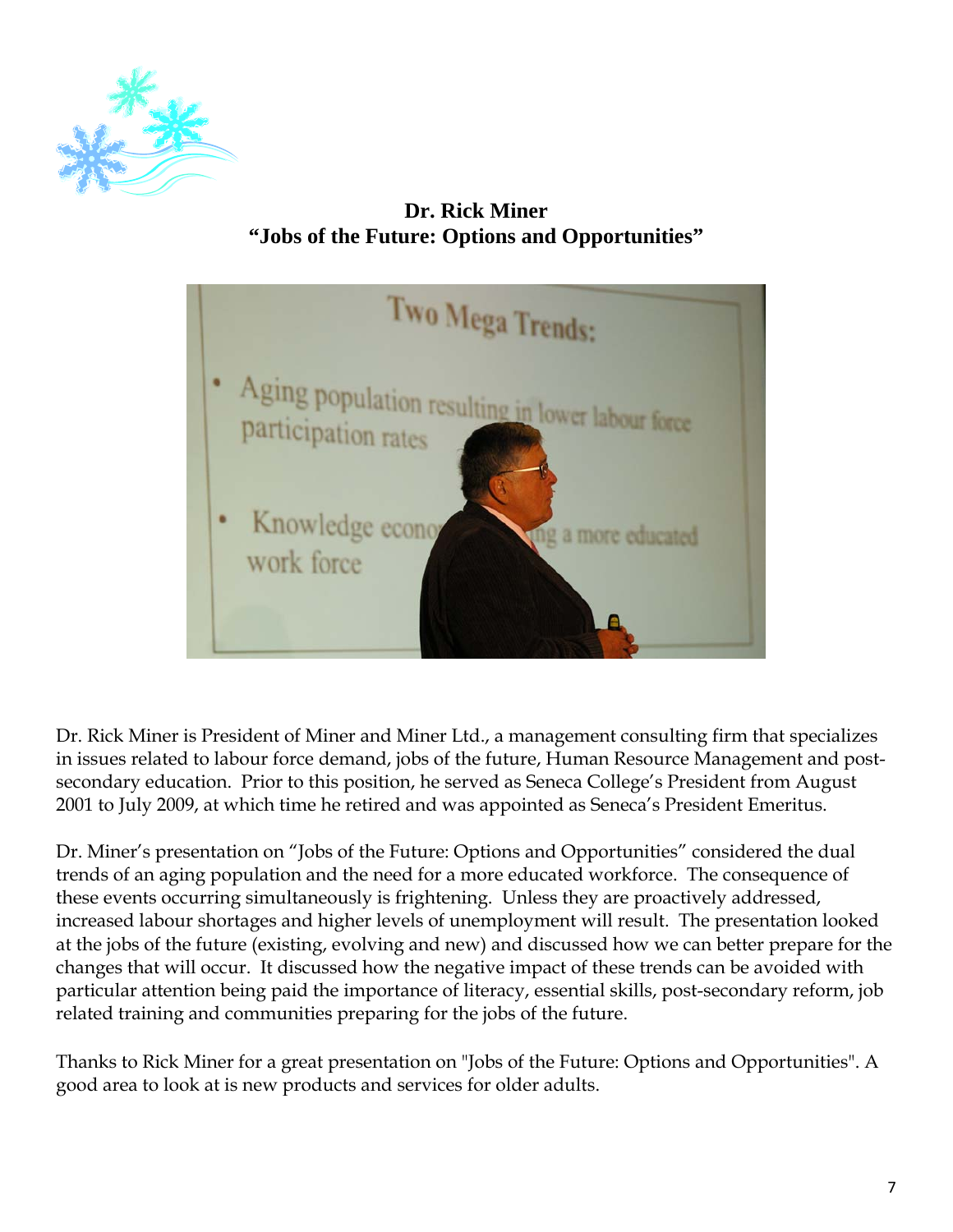Presented on: Tuesday, November 20, 2012 John McGregor Secondary School & W.I.S.H. Centre

# **Lesra Martin**

Internationally-acclaimed motivational speaker & Life Literacy Ambassador (ABC Life Literacy Canada)



Growing up in Brooklyn, New York, Lesra Martin faced literacy challenges until he learned to read at the age of 15. He went on to university and became a lawyer, ultimately helping free former boxer Rubin "Hurricane" Carter from wrongful conviction. He was featured in the 2001 Hollywood movie The Hurricane and has also been interviewed by Oprah and Larry King. In 2002, the National Film Board created a documentary about him entitled, The Journey of Lesra Martin. Martin now serves as a LEARN Ambassador for ABC Life Literacy Canada.

Thanks to Lesra Martin for travelling out here from British Columbia to provide uplifting presentations to our community. The feedback was very positive.

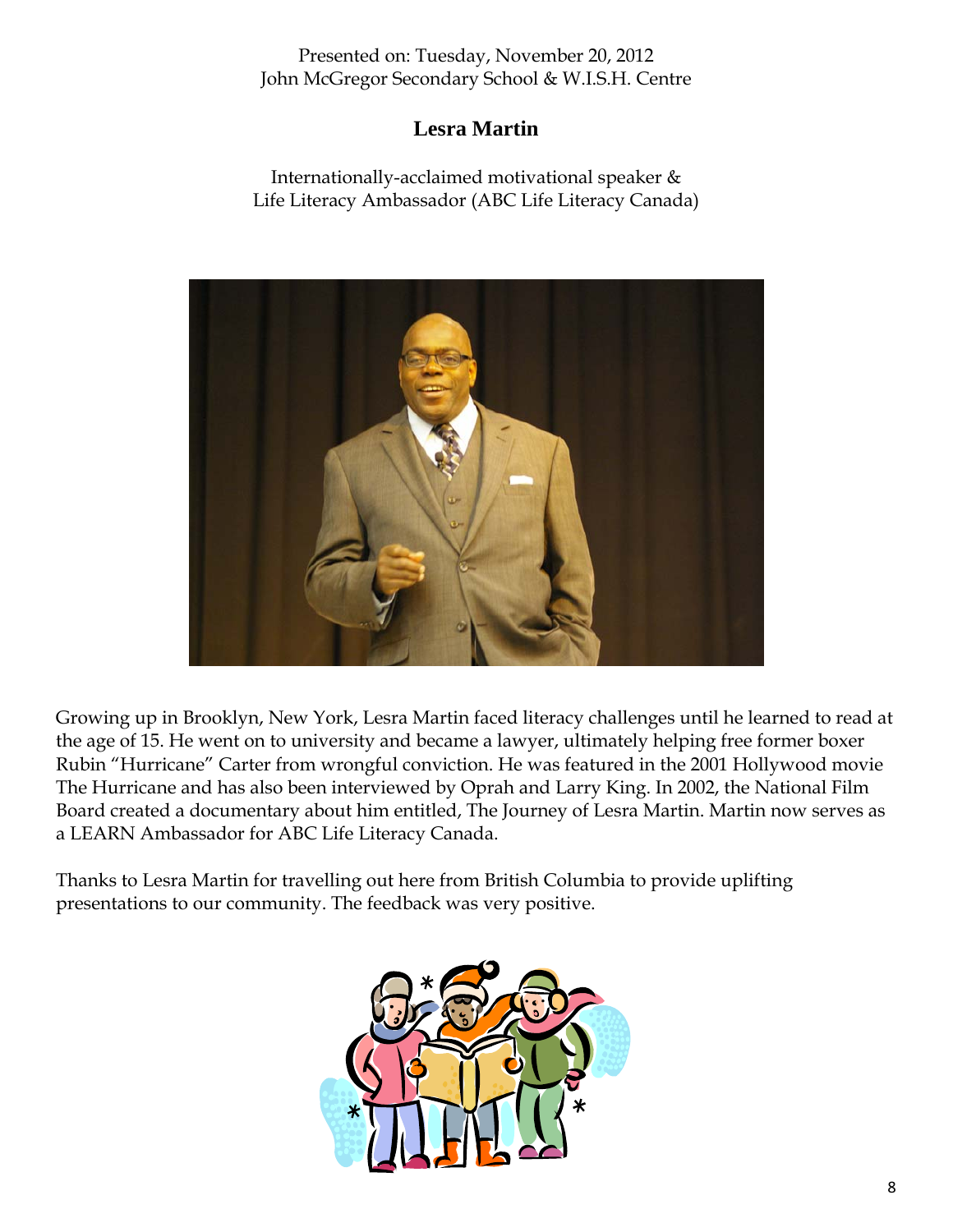# Looking Forward to 2013

# **Celebrate Family Literacy Day**

Family Literacy Day is recognized nationally on January 27, 2012.

Please visit **ABC Life Literacy Canada's** website at <u>www.familyliteracyday.ca</u> for great family<br>literacy ideas and general information about this day literacy ideas and general information about this day.



# **Help is a phone call away**

- o We can help you improve your skills so that you can help your kids with their homework
- o Free confidential service
- o Adult learning environment
- o Learn at your own pace
- o Practical skills
- o Focused on your goal

**For more information about programs that can help call Tri-County Literacy Network at 519-355-1771 or toll free at 1-877-333-4833 or visit** www.tcln.on.ca.

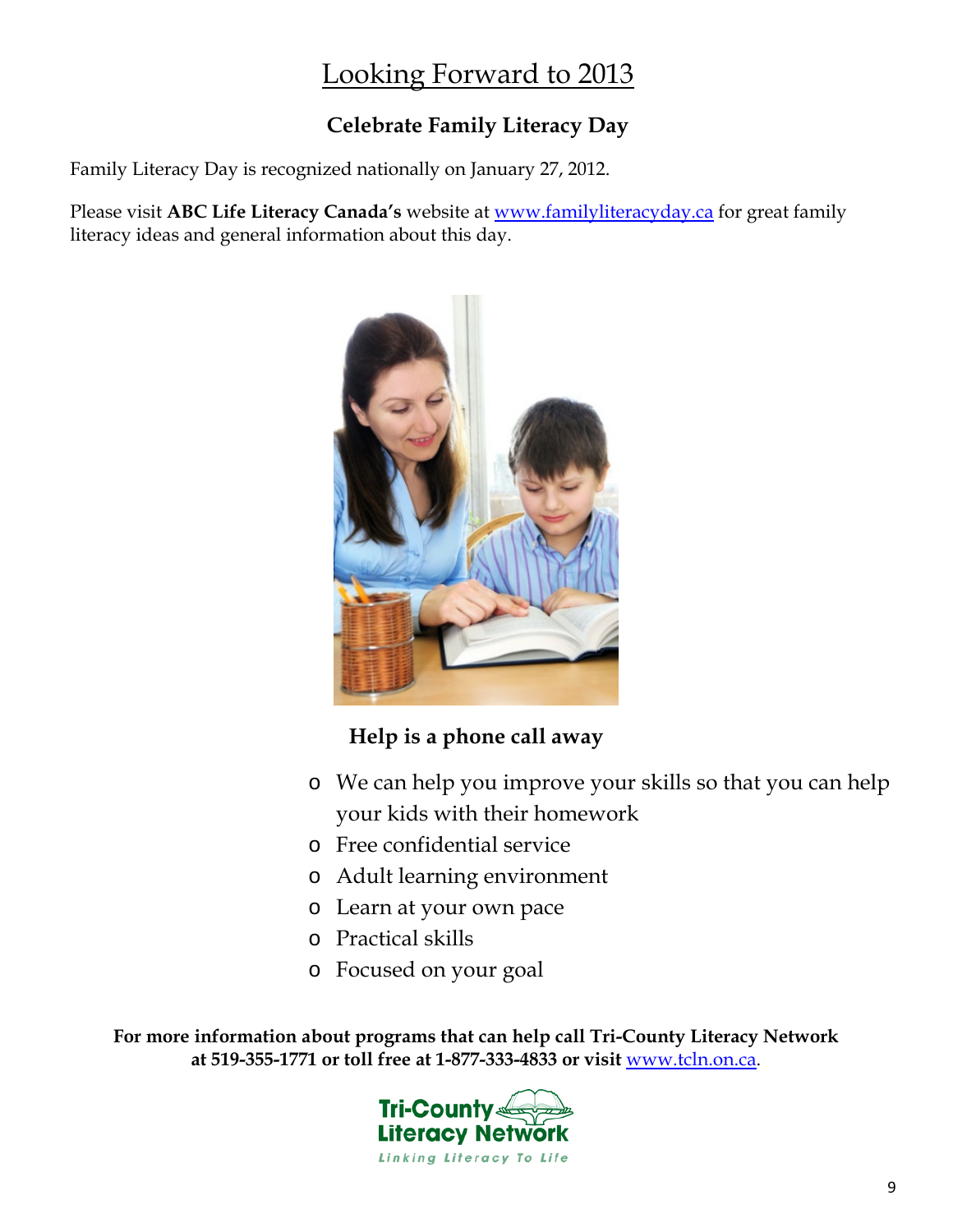

# **Resource Library – New Resources**

All resources are available through the Tri-County Literacy Network office. Please contact us at 519-355-1771 or toll free at 1-877-333-4833. \*\*\*\*\*\*\*\*\*\*\*\*\*\*\*\*\*\*\*\*\*\*\*\*\*\*\*\*\*\*\*\*\*\*\*\*\*\*\*\*\*\*\*\*\*\*\*\*\*\*\*\*\*\*\*\*\*\*\*\*\*\*\*\*\*\*\*\*\*\*\*\*\*\*\*\*\*\*\*\*\*\*\*\*\*\*\*\*\*\*\*\*\*\*\*\*\*\*

- 1. **An Info & Referral Guide for Ontario, Online e-Channel Program** #500 (Cindy Davidson – November 2011) Guide to e-Channel Delivery organizations useful for your community planning and referral services.
- 2. **Digital Discoveries: Guide to Promising Practices in Online Learning for Adult Literacy Learners** - #501

 (Vicki Trottier - CLO – January 2012) Practices in online learning for adult learners.

- 3. **B.L.E.S.T.** #502 (Laubach Literacy Ontario – November 2012) Building Literacy, Essential Skills and Life Skills through Thematic Modules using Authentic Materials – Practitioner Guide & Learner Activities
- 4. **Workplace Essential Skills Assessment** #503 (LLEO – April 2012) CD
- 5. **Enhancing Pathways Phase 2: The Literacy and Language Continuum** #504 (Project Read - March 2012) Final Project Report: Five Pilots for Facilitating Service Coordination

Employment Ontario staff will be interested in the Employment Ontario Partners' Gateway website at www.eopg.ca .



www.ontario.ca/employmentontario or call toll free at 1-800-387-5656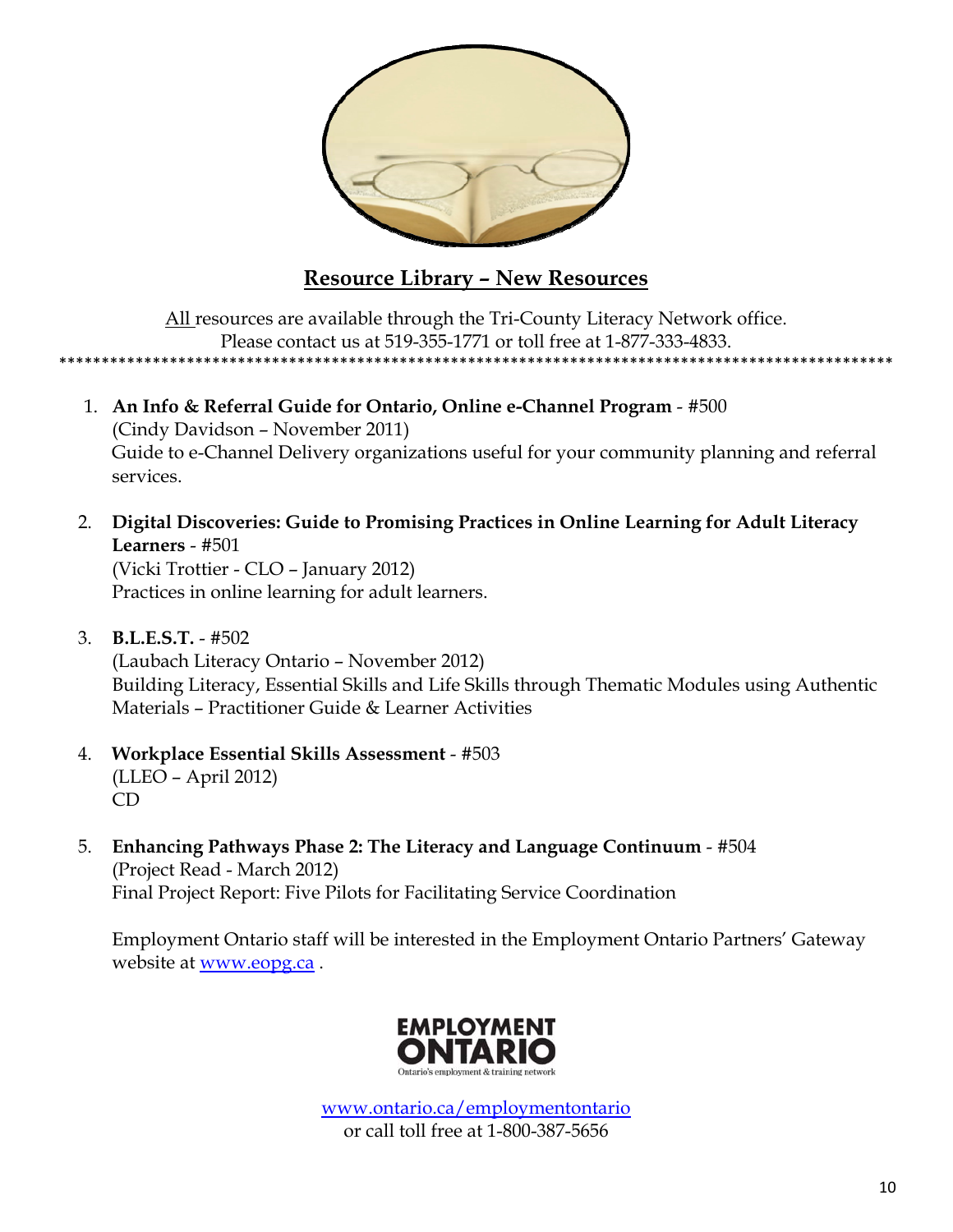# **Special thanks to our funders and partners for the Celebration of Learning - Speaker Series in 2012.**

For more details on the events please see pages 2, 3, 5, 6, 7 and 8.



Ontario Trillium Foundation, an agency of the Government of Ontario